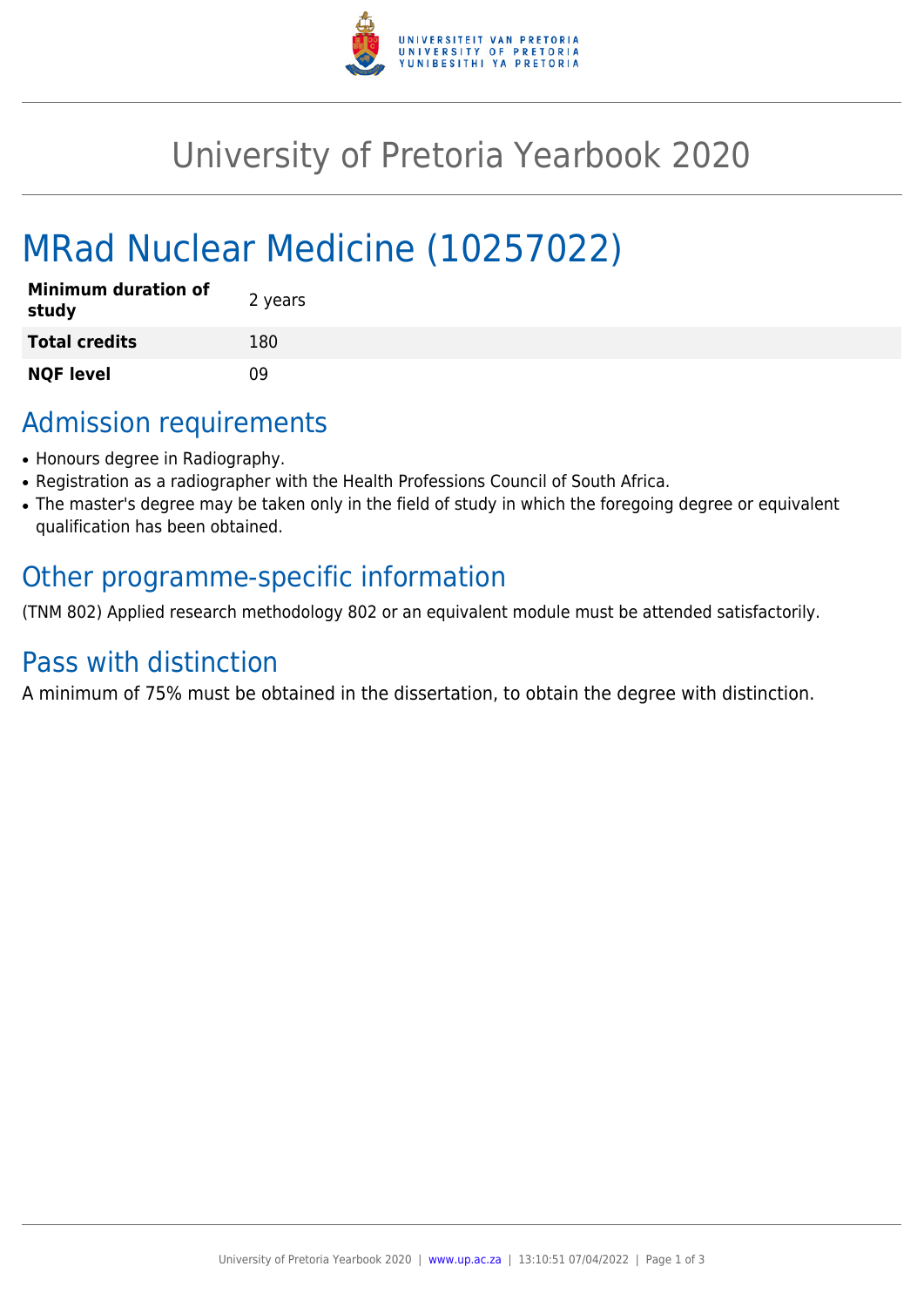

## Curriculum: Year 1

**Minimum credits: 180**

### **Core modules**

#### **Dissertation: Nuclear medicine 890 (KDE 890)**

| <b>Module credits</b>         | 180.00                         |
|-------------------------------|--------------------------------|
| <b>Prerequisites</b>          | No prerequisites.              |
| <b>Language of tuition</b>    | Module is presented in English |
| <b>Department</b>             | Radiography                    |
| <b>Period of presentation</b> | Year                           |

#### **Applied research methodology 802 (TNM 802)**

| <b>Module credits</b>         | $0.00 \,$                      |
|-------------------------------|--------------------------------|
| Language of tuition           | Module is presented in English |
| <b>Department</b>             | Health Sciences Deans Office   |
| <b>Period of presentation</b> | Year                           |

#### **Module content**

\*Attendance module only.